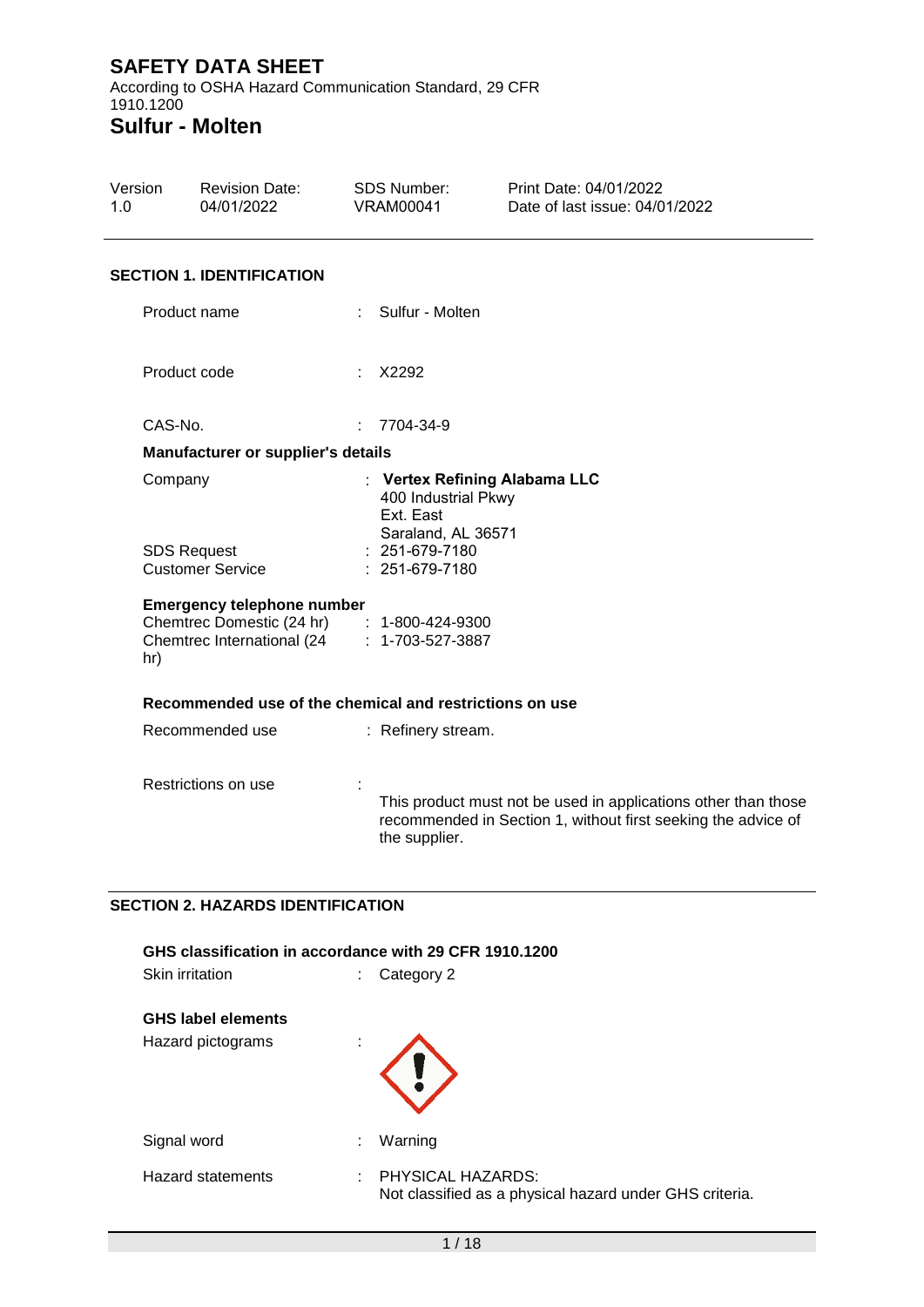According to OSHA Hazard Communication Standard, 29 CFR 1910.1200

**Sulfur - Molten**

| Version<br>1.0 | <b>Revision Date:</b><br>04/01/2022 | SDS Number:<br>VRAM00041                               | Print Date: 04/01/2022<br>Date of last issue: 04/01/2022                                                                                                                                |
|----------------|-------------------------------------|--------------------------------------------------------|-----------------------------------------------------------------------------------------------------------------------------------------------------------------------------------------|
|                |                                     | <b>HEALTH HAZARDS:</b><br>H315 Causes skin irritation. | <b>ENVIRONMENTAL HAZARDS:</b><br>Not classified as an environmental hazard under GHS criteria.                                                                                          |
|                | Precautionary statements            | <b>Prevention:</b><br>face protection.                 | P264 Wash hands thoroughly after handling.<br>P280 Wear protective gloves/ protective clothing/ eye protection/                                                                         |
|                |                                     | Response:<br>tion.<br>reuse.                           | P302 + P352 IF ON SKIN: Wash with plenty of water.<br>P332 + P313 If skin irritation occurs: Get medical advice/atten-<br>P362 + P364 Take off contaminated clothing and wash it before |
|                |                                     | Storage:                                               | P403 Store in a well-ventilated place.                                                                                                                                                  |
|                |                                     | Disposal:<br>No precautionary phrases.                 |                                                                                                                                                                                         |

### **Other hazards which do not result in classification**

Hydrogen sulphide (H2S), an extremely flammable and toxic gas, and other hazardous vapours may evolve and collect in the headspace of storage tanks, transport vessels and other enclosed containers.

Contact with hot material can cause thermal burns which may result in permanent skin damage. Hot product may cause severe eye burns and/or blindness.

Not classified as flammable but will burn.

Accumulation of dust can create an explosion hazard.

This material is a static accumulator.

Even with proper grounding and bonding, this material can still accumulate an electrostatic charge.

If sufficient charge is allowed to accumulate, electrostatic discharge and ignition of flammable airvapour mixtures can occur.

The classification of this material is based on OSHA HCS 2012 criteria.

## **SECTION 3. COMPOSITION/INFORMATION ON INGREDIENTS**

Substance / Mixture : Substance

#### **Hazardous components**

| Chemical name | Synonyms                                    | CAS-No.   | Concentration (% w/w) |
|---------------|---------------------------------------------|-----------|-----------------------|
| Sulphur       | sulfur (Exclud-<br>l ing formed<br>sulphur) | 7704-34-9 | $\leq$ 100            |

Contains hydrogen sulphide, CAS # 7783-06-4.

#### **SECTION 4. FIRST-AID MEASURES**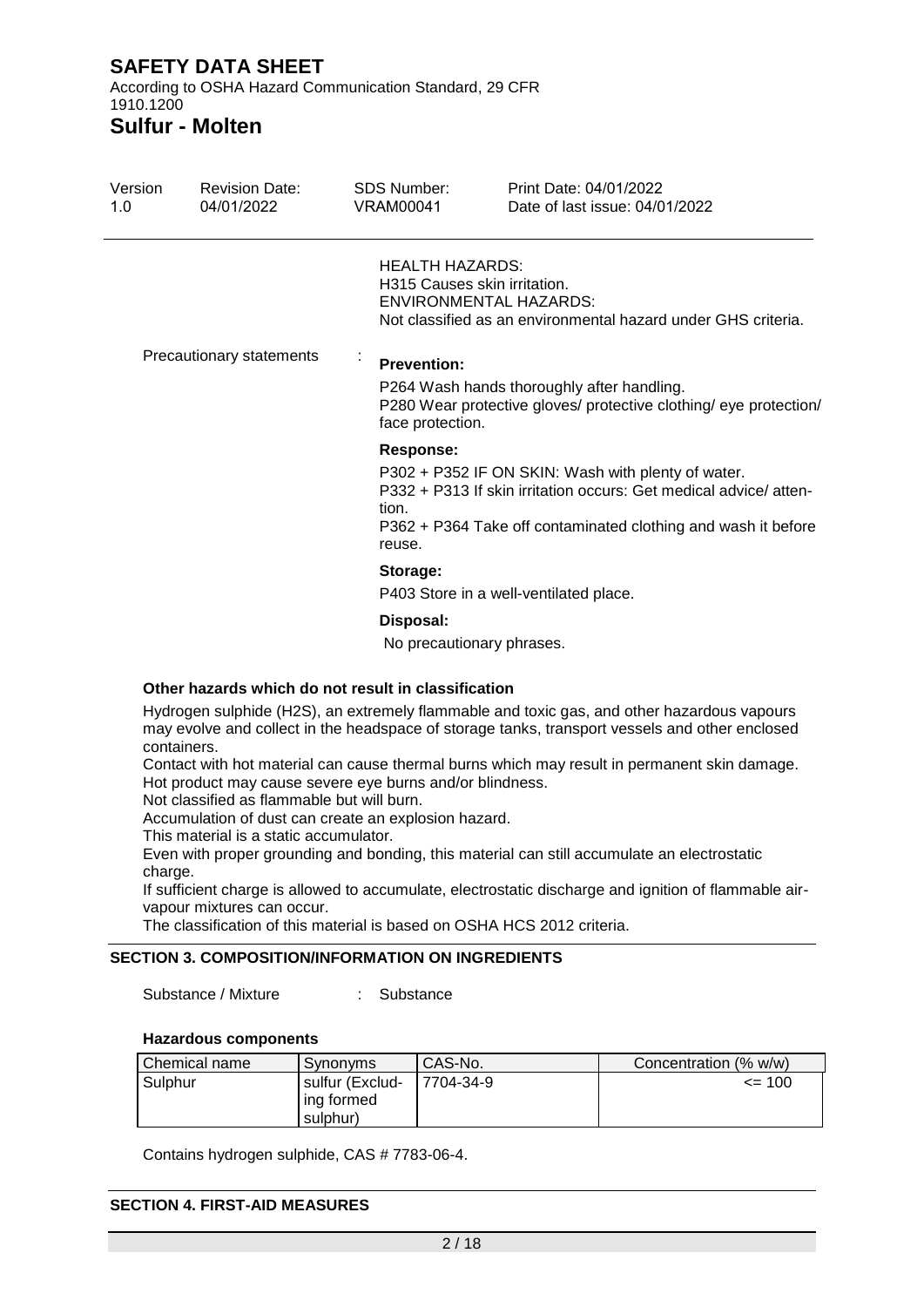According to OSHA Hazard Communication Standard, 29 CFR 1910.1200

**Sulfur - Molten**

| Version<br>1.0 | <b>Revision Date:</b><br>04/01/2022 | <b>SDS Number:</b><br><b>VRAM00041</b> | Print Date: 04/01/2022<br>Date of last issue: 04/01/2022                                                                                                                                                                                                                                                                                                      |
|----------------|-------------------------------------|----------------------------------------|---------------------------------------------------------------------------------------------------------------------------------------------------------------------------------------------------------------------------------------------------------------------------------------------------------------------------------------------------------------|
|                | General advice                      | DO NOT DELAY.                          | Keep victim calm. Obtain medical treatment immediately.<br>Vapourisation of H2S that has been trapped in clothing can be<br>dangerous to rescuers. Maintain respiratory protection to<br>avoid contamination from the victim to rescuer. Mechanical<br>ventilation should be used to resuscitate if at all possible.                                          |
| If inhaled     |                                     |                                        | If inhalation of mists, fumes or vapour causes irritation to the<br>nose or throat, remove to fresh air.                                                                                                                                                                                                                                                      |
|                |                                     |                                        | Casualties suffering ill effects as a result of exposure to hy-<br>drogen sulphide should be removed to fresh air.                                                                                                                                                                                                                                            |
|                |                                     | medical facility.                      | Do not attempt to rescue the victim unless proper respiratory<br>protection is worn. If the victim has difficulty breathing or tight-<br>ness of the chest, is dizzy, vomiting, or unresponsive, give<br>100% oxygen with rescue breathing or Cardiopulmonary Re-<br>suscitation (CPR) as required and transport to the nearest                               |
|                | In case of skin contact             | Cold product -                         | Remove contaminated clothing. Immediately flush skin with<br>large amounts of water for at least 15 minutes, and follow by<br>washing with soap and water if available. If redness, swelling,<br>pain and/or blisters occur, transport to the nearest medical<br>facility for additional treatment.                                                           |
|                |                                     | Hot product -                          | If contact with hot product, immediately cool the burn area by<br>flushing or immersing the affected area with water for at least<br>15 to 20 minutes. Do not attempt to remove anything from the<br>burn area or apply burn creams or ointments. During transport<br>do not cover the wound with dressing or sheet since these<br>may adhere to the product. |
|                |                                     |                                        | It should be noted this product contracts on cooling.<br>Where a limb is encased, care should be taken to avoid the<br>development of a tourniquet effect. In the event of this occur-<br>ring, the adhering product must be softened and/or split to<br>prevent restriction of blood flow.<br>All burns should receive medical attention.                    |
|                | In case of eye contact              | Cold product -<br>rinsing.             | Flush eye with copious quantities of water.<br>Remove contact lenses, if present and easy to do. Continue<br>If persistent irritation occurs, obtain medical attention.                                                                                                                                                                                       |
|                |                                     | Hot product -                          | If contact with hot product, immediately cool the burn area by<br>flushing with large amounts of water.<br>Do not attempt to remove anything from the burn area.<br>Do not apply burn creams or ointments.                                                                                                                                                    |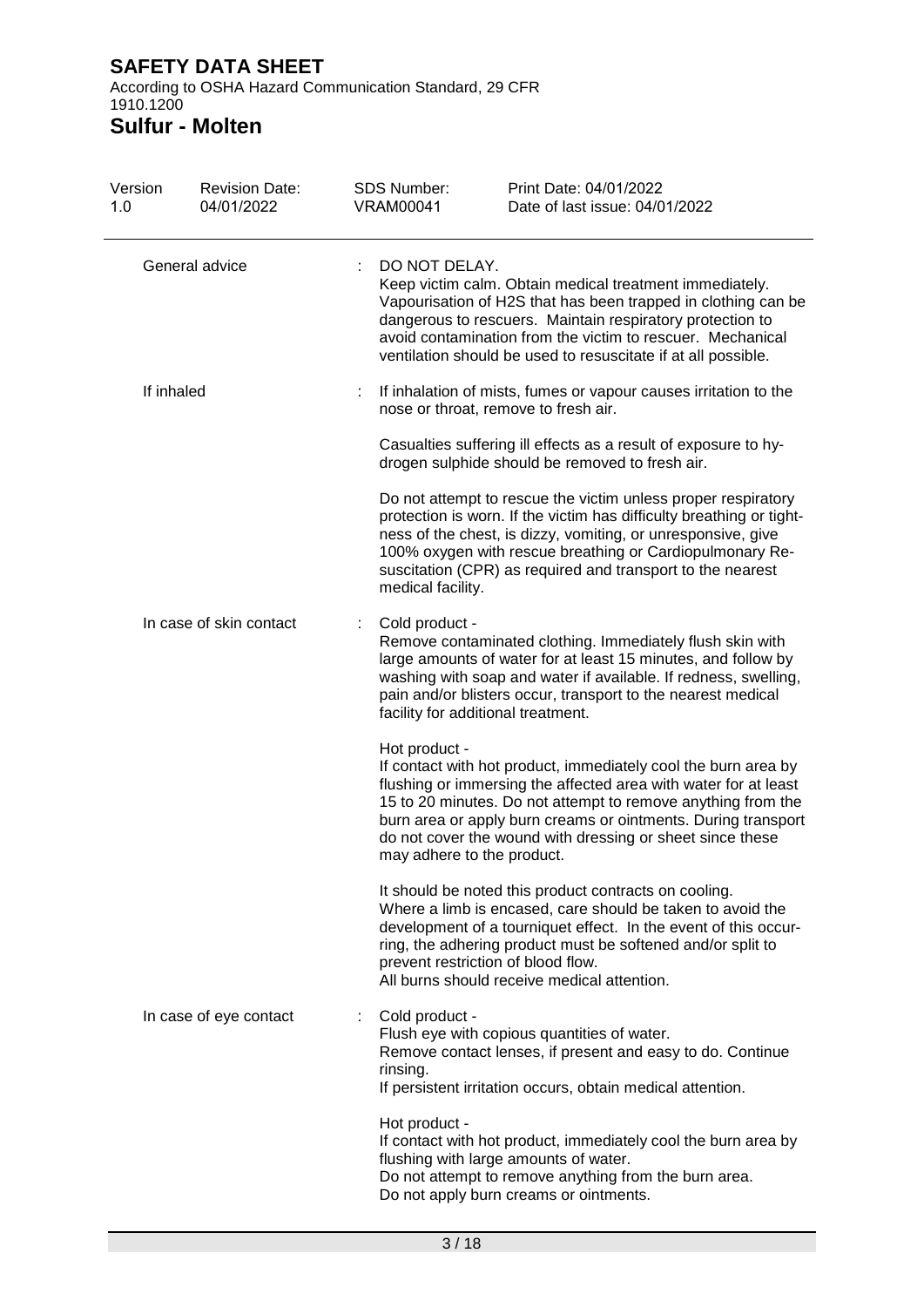## **SAFETY DATA SHEET** According to OSHA Hazard Communication Standard, 29 CFR

#### 1910.1200 **Sulfur - Molten**

| Version<br>1.0 | <b>Revision Date:</b><br>04/01/2022                                              |   | <b>SDS Number:</b><br><b>VRAM00041</b> | Print Date: 04/01/2022<br>Date of last issue: 04/01/2022                                                                                                                                                                                                                                                                                                                                                                                                                                                                                |
|----------------|----------------------------------------------------------------------------------|---|----------------------------------------|-----------------------------------------------------------------------------------------------------------------------------------------------------------------------------------------------------------------------------------------------------------------------------------------------------------------------------------------------------------------------------------------------------------------------------------------------------------------------------------------------------------------------------------------|
|                |                                                                                  |   |                                        | During transport do not cover the wound with dressing or<br>sheet since these may adhere to the product.                                                                                                                                                                                                                                                                                                                                                                                                                                |
|                |                                                                                  |   | ment.                                  | Transport to the nearest medical facility for additional treat-<br>All burns should receive medical attention.                                                                                                                                                                                                                                                                                                                                                                                                                          |
|                | If swallowed                                                                     |   |                                        | In general no treatment is necessary unless large quantities<br>are swallowed, however, get medical advice.                                                                                                                                                                                                                                                                                                                                                                                                                             |
|                | Most important symptoms<br>and effects, both acute and<br>delayed                |   | and/or difficulty breathing.           | Respiratory irritation signs and symptoms may include a tem-<br>porary burning sensation of the nose and throat, coughing,<br>Eye irritation signs and symptoms may include a burning sen-<br>sation, redness, swelling, and/or blurred vision.                                                                                                                                                                                                                                                                                         |
|                | Protection of first-aiders                                                       | ÷ |                                        | When administering first aid, ensure that you are wearing the<br>appropriate personal protective equipment according to the<br>incident, injury and surroundings.                                                                                                                                                                                                                                                                                                                                                                       |
|                | Indication of any immediate<br>medical attention and special<br>treatment needed | ÷ | product to facilitate removal.         | Do not attempt to remove the product from the skin as it pro-<br>vides an airtight sterile covering, which will eventually fall<br>away with the scab as the burn heals.<br>If removal is attempted, mineral oil (not mineral spirits) or a<br>mineral oil based ointment may be applied to help soften the<br>Hydrogen sulphide (H2S) - CNS asphyxiant. May cause rhini-<br>tis, bronchitis and occasionally pulmonary oedema after se-<br>vere exposure. CONSIDER: Oxygen therapy. Consult a Poi-<br>son Control Center for guidance. |

## **SECTION 5. FIRE-FIGHTING MEASURES**

| Suitable extinguishing media                       |    | Foam, water spray or fog. Dry chemical powder, carbon diox-<br>ide, sand or earth may be used for small fires only.                                                                                                                                                                                                                                                                                                                                                                       |
|----------------------------------------------------|----|-------------------------------------------------------------------------------------------------------------------------------------------------------------------------------------------------------------------------------------------------------------------------------------------------------------------------------------------------------------------------------------------------------------------------------------------------------------------------------------------|
| Unsuitable extinguishing<br>media                  |    | $\therefore$ Do not use water in a jet.                                                                                                                                                                                                                                                                                                                                                                                                                                                   |
| Specific hazards during fire-<br>fighting          | t. | Hazardous combustion products may include:<br>A complex mixture of airborne solid and liquid particulates and<br>gases (smoke).<br>Oxides of sulphur.<br>Hydrogen sulphide (H2S) and other toxic sulphur oxides may<br>be given off when this material is heated. Do not depend on<br>sense of smell for warning.<br>Accumulation of dust can create an explosion hazard.<br>Sulphur burns with a pale blue flame that may be difficult to<br>see in daylight. Burning sulphur will flow. |
| Special protective equipment :<br>for firefighters |    | Proper protective equipment including chemical resistant<br>gloves are to be worn; chemical resistant suit is indicated if<br>large contact with spilled product is expected. Self-Contained                                                                                                                                                                                                                                                                                              |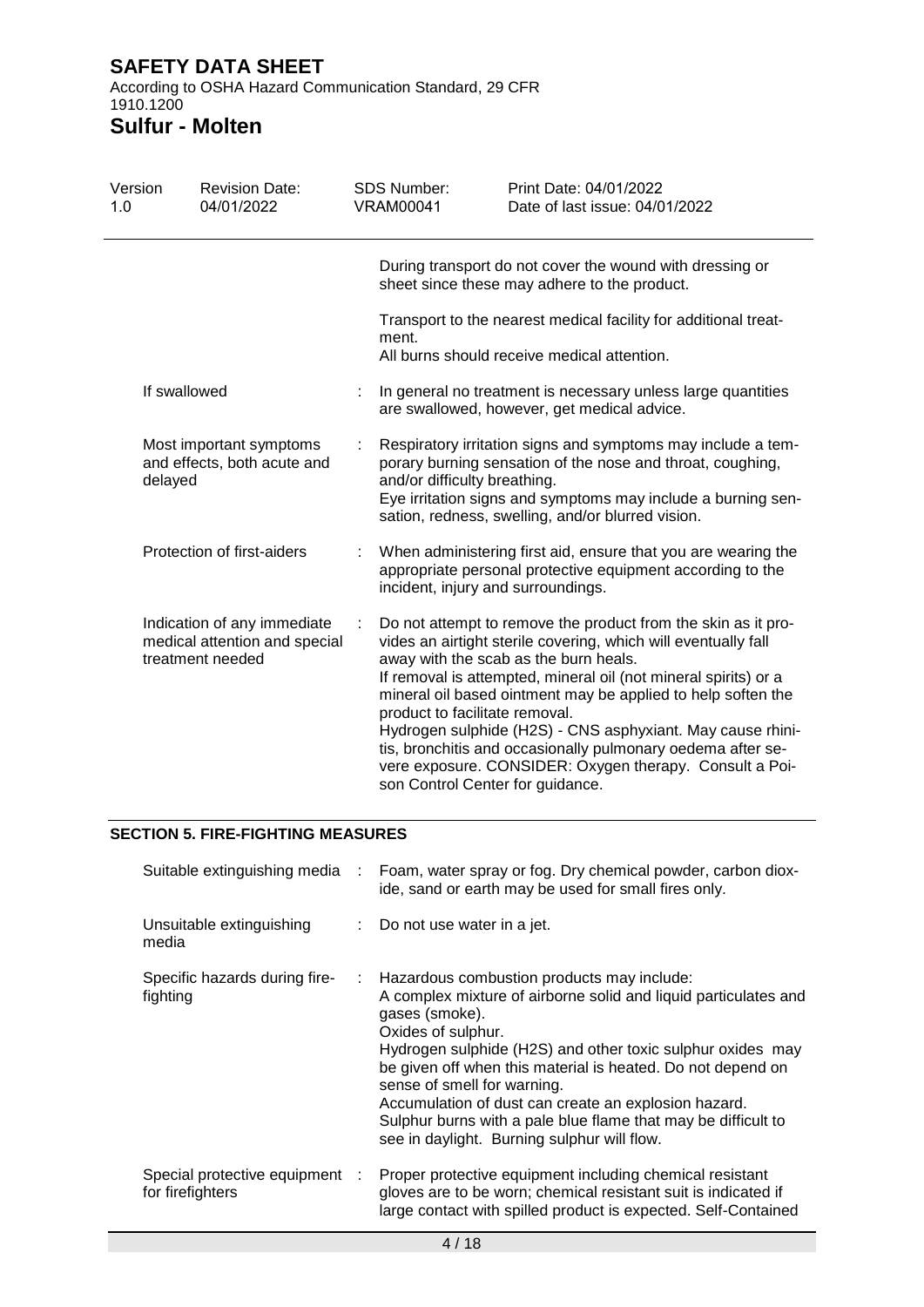### Version 1.0 Revision Date: 04/01/2022 SDS Number: VRAM00041 Print Date: 04/01/2022 Date of last issue: 04/01/2022 Breathing Apparatus must be worn when approaching a fire in a confined space. Select fire fighter's clothing approved to relevant Standards (e.g. Europe: EN469). **SECTION 6. ACCIDENTAL RELEASE MEASURES** Personal precautions, protec-: Avoid contact with skin, eyes and clothing. tive equipment and emergency procedures Environmental precautions : Use appropriate containment to avoid environmental contamination. Prevent from spreading or entering drains, ditches or rivers by using sand, earth, or other appropriate barriers. Methods and materials for containment and cleaning up : For solids, shovel into a suitable clearly marked container for disposal or reclamation in accordance with local regulations. Avoid contact with skin, eyes and clothing. Avoid contact with spilled or released material. For guidance on selection of personal protective equipment see Chapter 8 of this Material Safety Data Sheet. Take precautionary measures against static discharges. Additional advice : For guidance on selection of personal protective equipment see Chapter 8 of this Safety Data Sheet. Local authorities should be advised if significant spillages cannot be contained. For guidance on disposal of spilled material see Chapter 13 of this Safety Data Sheet. U.S. regulations may require reporting releases of this material to the environment which exceed the reportable quantity (refer to Chapter 15) to the National Response Center at (800) 424-8802. Under Section 311 of the Clean Water Act (CWA) this material is considered an oil. As such, spills into surface waters must be reported to the National Response Center at (800) 424- 8802.

## **SECTION 7. HANDLING AND STORAGE**

| <b>Technical measures</b> | : Avoid contact with skin, eyes and clothing.                                                                                                                                                                                                                                                                                                                                                             |
|---------------------------|-----------------------------------------------------------------------------------------------------------------------------------------------------------------------------------------------------------------------------------------------------------------------------------------------------------------------------------------------------------------------------------------------------------|
| Advice on safe handling   | Ensure that all local regulations regarding handling and stor-<br>age facilities are followed.<br>Avoid prolonged or repeated contact with skin.<br>Avoid generation or accumulation of dusts as it can generate<br>an explosion hazard<br>Use local exhaust ventilation if there is risk of inhalation of<br>vapours, mists or aerosols.<br>Keep container tightly closed and in a cool, well-ventilated |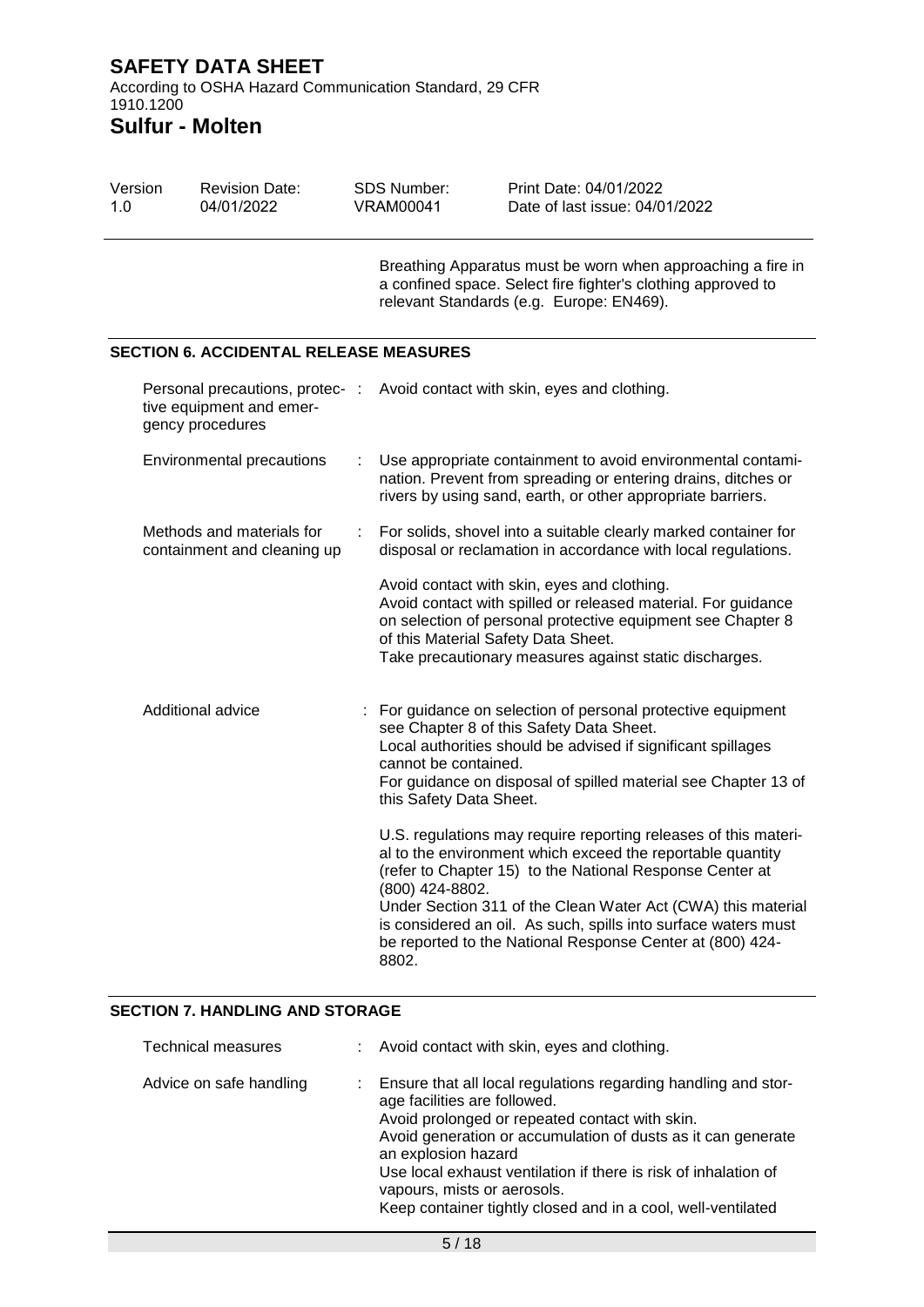According to OSHA Hazard Communication Standard, 29 CFR 1910.1200

**Sulfur - Molten**

| Version<br>1.0 | <b>Revision Date:</b><br>04/01/2022           | <b>SDS Number:</b><br><b>VRAM00041</b>                     | Print Date: 04/01/2022<br>Date of last issue: 04/01/2022                                                                                                                                                                                                                                                                                                                                                                                                                                                                                                                                                                                                                                                                                                                                                                                                                                        |
|----------------|-----------------------------------------------|------------------------------------------------------------|-------------------------------------------------------------------------------------------------------------------------------------------------------------------------------------------------------------------------------------------------------------------------------------------------------------------------------------------------------------------------------------------------------------------------------------------------------------------------------------------------------------------------------------------------------------------------------------------------------------------------------------------------------------------------------------------------------------------------------------------------------------------------------------------------------------------------------------------------------------------------------------------------|
|                |                                               | place.<br>tory protection is in use.<br>from loading area. | The inherent toxic and olfactory (sense of smell) fatiguing<br>properties of hydrogen sulphide require that air monitoring<br>alarms be used if concentrations are expected to reach harm-<br>ful levels such as in enclosed spaces, heated transport ves-<br>sels and spill or leak situations. If the air concentration ex-<br>ceeds 10 ppm, the area should be evacuated unless respira-<br>Vapours containing hydrogen sulphide will accumulate during<br>storage or transport and will also be vented during filling of<br>tanks. Stay upwind and away from newly opened hatches and<br>allow to vent thoroughly before handling material. Steam may<br>be used to vent hatches. Keep all sources of ignition away<br>See United States National Fire Protection Association<br>(NFPA) Code 655 for specific information on the crushing,<br>grinding, pulverizing or handling of sulphur. |
|                | Avoidance of contact                          | Strong oxidising agents.                                   |                                                                                                                                                                                                                                                                                                                                                                                                                                                                                                                                                                                                                                                                                                                                                                                                                                                                                                 |
|                | <b>Product Transfer</b>                       | tion of static charges.                                    | Keep containers closed when not in use. Even with proper<br>grounding and bonding, this material can still accumulate an<br>electrostatic charge. If sufficient charge is allowed to accumu-<br>late, electrostatic discharge and ignition of flammable air-<br>vapour mixtures can occur. Even when the product is not itself<br>flammable, such vapours may be present as a result of opera-<br>tions involving a previously handled product, or faulty vapour<br>recovery systems. Be aware of handling operations that may<br>give rise to additional hazards that result from the accumula-                                                                                                                                                                                                                                                                                                |
|                | Further information on stor-<br>age stability | reduce the risk.                                           | Store separately from oxidising agents.<br>Electrostatic discharge may cause fire. Ensure electrical con-<br>tinuity by bonding and grounding (earthing) all equipment to<br>Refer to section 15 for any additional specific legislation cov-<br>ering the packaging and storage of this product.                                                                                                                                                                                                                                                                                                                                                                                                                                                                                                                                                                                               |
|                | Packaging material                            | steel, stainless steel.                                    | Suitable material: For containers, or container linings use mild                                                                                                                                                                                                                                                                                                                                                                                                                                                                                                                                                                                                                                                                                                                                                                                                                                |
|                | <b>Container Advice</b>                       | explosive vapours.                                         | : Containers, even those that have been emptied, can contain                                                                                                                                                                                                                                                                                                                                                                                                                                                                                                                                                                                                                                                                                                                                                                                                                                    |
|                | Specific use(s)                               | Not applicable                                             |                                                                                                                                                                                                                                                                                                                                                                                                                                                                                                                                                                                                                                                                                                                                                                                                                                                                                                 |
|                |                                               | on Static Electricity).                                    | See additional references that provide safe handling practices<br>for liquids that are determined to be static accumulators:<br>American Petroleum Institute 2003 (Protection Against Igni-<br>tions Arising out of Static, Lightning and Stray Currents) or<br>National Fire Protection Agency 77 (Recommended Practices                                                                                                                                                                                                                                                                                                                                                                                                                                                                                                                                                                       |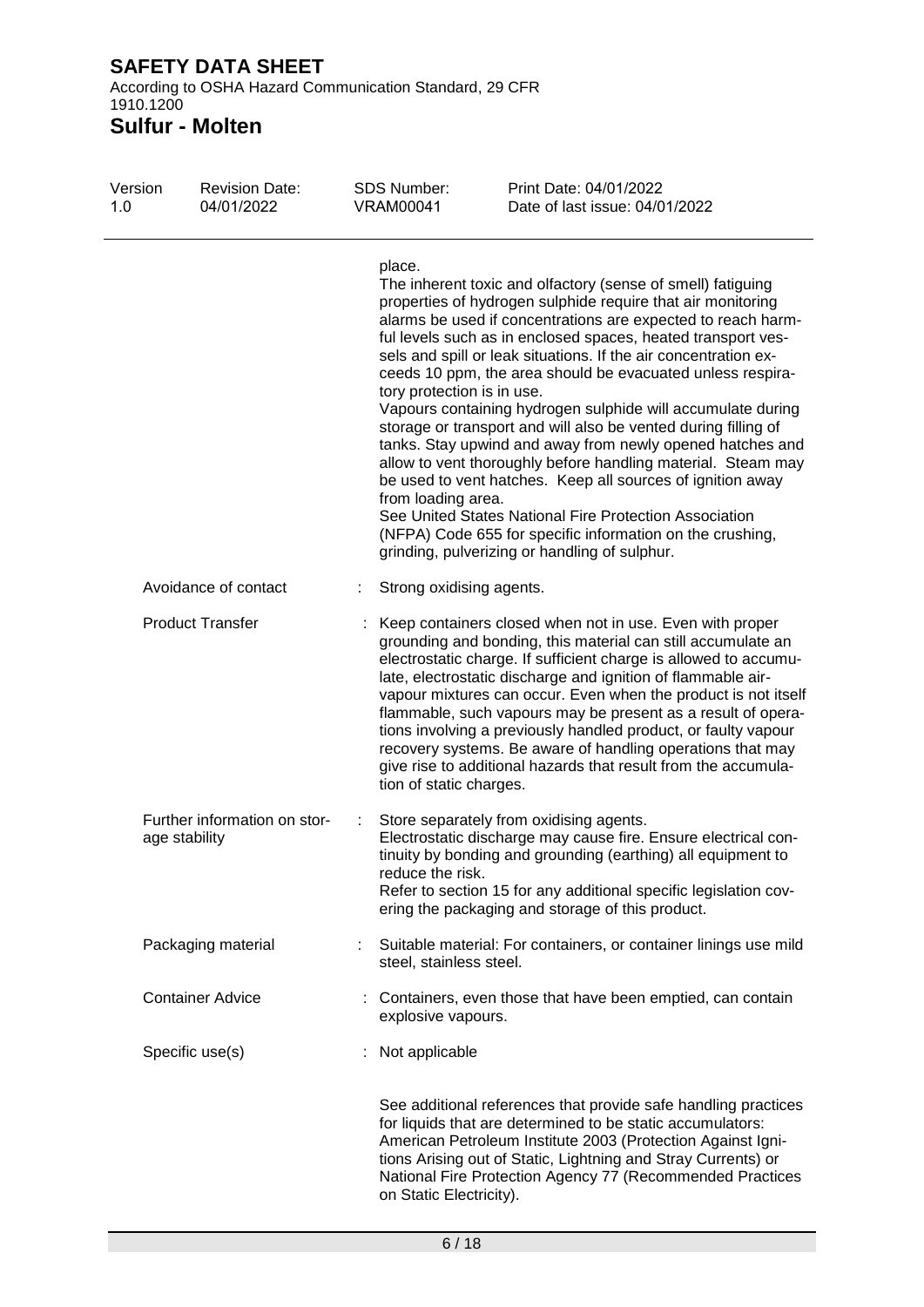Version 1.0 Revision Date: 04/01/2022 SDS Number: VRAM00041 Print Date: 04/01/2022 Date of last issue: 04/01/2022

IEC/TS 60079-32-1: Electrostatic hazards, guidance

#### **SECTION 8. EXPOSURE CONTROLS AND PERSONAL PROTECTION**

#### **Components with workplace control parameters**

Contains no substances with occupational exposure limit values.

#### **Biological occupational exposure limits**

No biological limit allocated.

#### **Monitoring Methods**

Monitoring of the concentration of substances in the breathing zone of workers or in the general workplace may be required to confirm compliance with an OEL and adequacy of exposure controls. For some substances biological monitoring may also be appropriate.

Validated exposure measurement methods should be applied by a competent person and samples analysed by an accredited laboratory.

Examples of sources of recommended exposure measurement methods are given below or contact the supplier. Further national methods may be available.

National Institute of Occupational Safety and Health (NIOSH), USA: Manual of Analytical Methods http://www.cdc.gov/niosh/

Occupational Safety and Health Administration (OSHA), USA: Sampling and Analytical Methods http://www.osha.gov/

Health and Safety Executive (HSE), UK: Methods for the Determination of Hazardous Substances http://www.hse.gov.uk/

Institut für Arbeitsschutz Deutschen Gesetzlichen Unfallversicherung (IFA) , Germany http://www.dguv.de/inhalt/index.jsp

L'Institut National de Recherche et de Securité, (INRS), France http://www.inrs.fr/accueil

| <b>Engineering measures</b> | The level of protection and types of controls necessary will<br>vary depending upon potential exposure conditions. Select<br>controls based on a risk assessment of local circumstances. |
|-----------------------------|------------------------------------------------------------------------------------------------------------------------------------------------------------------------------------------|
|                             | Appropriate measures include:                                                                                                                                                            |
|                             | Eye washes and showers for emergency use.                                                                                                                                                |

General Information:

Always observe good personal hygiene measures, such as washing hands after handling the material and before eating, drinking, and/or smoking. Routinely wash work clothing and protective equipment to remove contaminants. Discard contaminated clothing and footwear that cannot be cleaned. Practice good housekeeping.

Define procedures for safe handling and maintenance of controls.

Educate and train workers in the hazards and control measures relevant to normal activities associated with this product.

Ensure appropriate selection, testing and maintenance of equipment used to control exposure, e.g. personal protective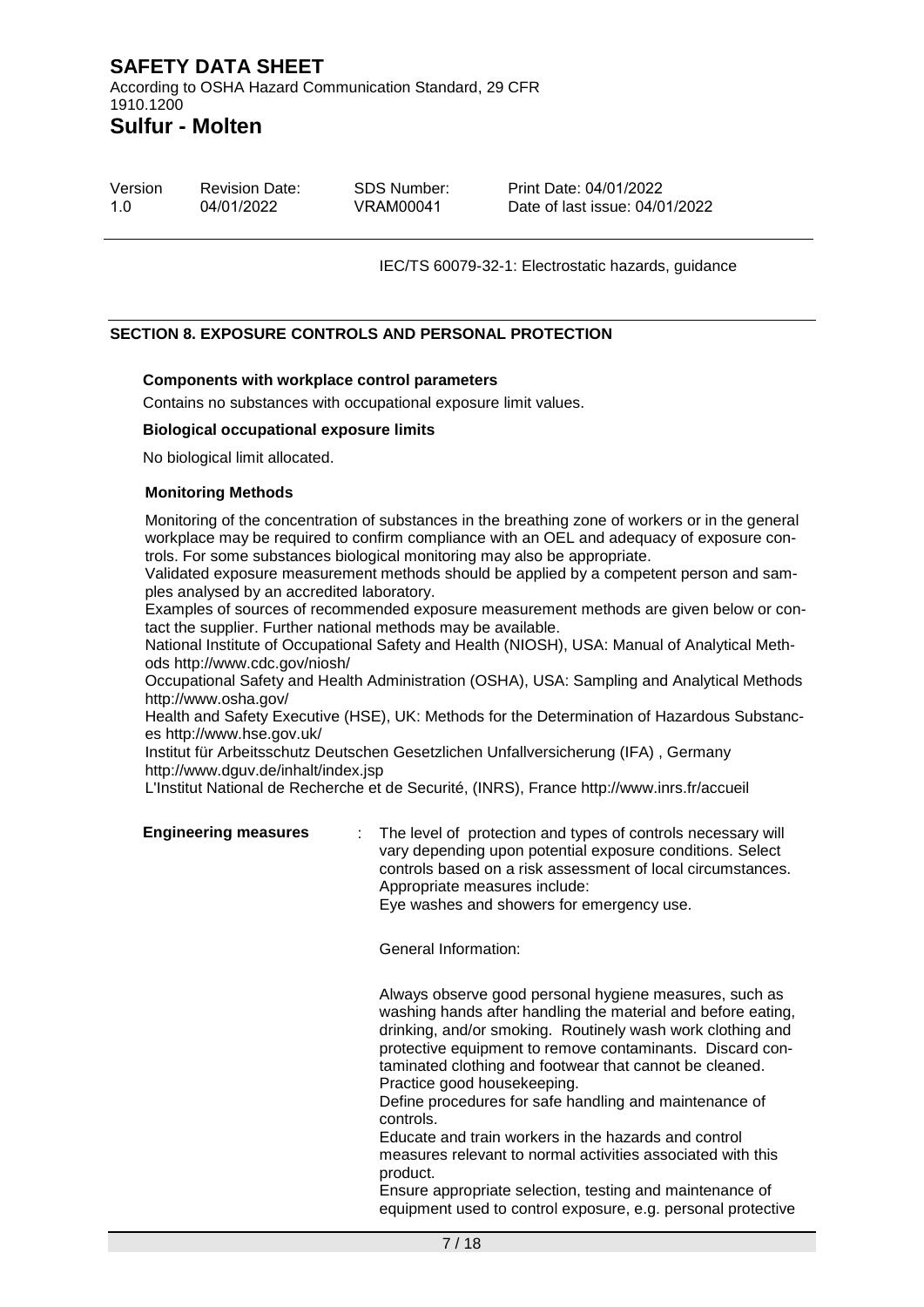According to OSHA Hazard Communication Standard, 29 CFR 1910.1200

# **Sulfur - Molten**

| Version<br>1.0 | <b>Revision Date:</b><br>04/01/2022 | SDS Number:<br><b>VRAM00041</b>       | Print Date: 04/01/2022<br>Date of last issue: 04/01/2022                                                                                                                                                                                                                                                                                                                                                                                                                                                                                                                                                                                                                                                                                                                                                                                                                                                                                                                                                                                                                                                                                                                                                                                                                                                                                                                                                                                                                                                       |
|----------------|-------------------------------------|---------------------------------------|----------------------------------------------------------------------------------------------------------------------------------------------------------------------------------------------------------------------------------------------------------------------------------------------------------------------------------------------------------------------------------------------------------------------------------------------------------------------------------------------------------------------------------------------------------------------------------------------------------------------------------------------------------------------------------------------------------------------------------------------------------------------------------------------------------------------------------------------------------------------------------------------------------------------------------------------------------------------------------------------------------------------------------------------------------------------------------------------------------------------------------------------------------------------------------------------------------------------------------------------------------------------------------------------------------------------------------------------------------------------------------------------------------------------------------------------------------------------------------------------------------------|
|                |                                     | nance.<br>subsequent recycle.         | equipment, local exhaust ventilation.<br>Drain down system prior to equipment break-in or mainte-<br>Retain drain downs in sealed storage pending disposal or for                                                                                                                                                                                                                                                                                                                                                                                                                                                                                                                                                                                                                                                                                                                                                                                                                                                                                                                                                                                                                                                                                                                                                                                                                                                                                                                                              |
|                | Personal protective equipment       |                                       |                                                                                                                                                                                                                                                                                                                                                                                                                                                                                                                                                                                                                                                                                                                                                                                                                                                                                                                                                                                                                                                                                                                                                                                                                                                                                                                                                                                                                                                                                                                |
|                | Respiratory protection              | conditions of use.<br>es and vapours. | No respiratory protection is ordinarily required under normal<br>In accordance with good industrial hygiene practices, precau-<br>tions should be taken to avoid breathing of material.<br>If air-filtering respirators are suitable for conditions of use:<br>Select a filter suitable for combined particulate/inorganic gas-                                                                                                                                                                                                                                                                                                                                                                                                                                                                                                                                                                                                                                                                                                                                                                                                                                                                                                                                                                                                                                                                                                                                                                                |
|                |                                     |                                       | In areas where hydrogen sulphide vapours may accumulate,<br>a positive-pressure air-supplied respirator is advised.                                                                                                                                                                                                                                                                                                                                                                                                                                                                                                                                                                                                                                                                                                                                                                                                                                                                                                                                                                                                                                                                                                                                                                                                                                                                                                                                                                                            |
|                | Hand protection<br>Remarks          |                                       | Where hand contact with the product may occur the use of<br>gloves approved to relevant standards (e.g. Europe: EN374,<br>US: F739) made from the following materials may provide<br>suitable chemical protection. PVC, neoprene or nitrile rubber<br>gloves Suitability and durability of a glove is dependent on<br>usage, e.g. frequency and duration of contact, chemical re-<br>sistance of glove material, dexterity. Always seek advice from<br>glove suppliers. Contaminated gloves should be replaced.<br>Personal hygiene is a key element of effective hand care.<br>Gloves must only be worn on clean hands. After using<br>gloves, hands should be washed and dried thoroughly. Appli-<br>cation of a non-perfumed moisturizer is recommended. For<br>continuous contact we recommend gloves with breakthrough<br>time of more than 240 minutes with preference for > 480<br>minutes where suitable gloves can be identified. For short-<br>term/splash protection we recommend the same, but recog-<br>nize that suitable gloves offering this level of protection may<br>not be available and in this case a lower breakthrough time<br>maybe acceptable so long as appropriate maintenance and<br>replacement regimes are followed. Glove thickness is not a<br>good predictor of glove resistance to a chemical as it is de-<br>pendent on the exact composition of the glove material.<br>Glove thickness should be typically greater than 0.35 mm<br>depending on the glove make and model. |
|                | Skin and body protection            |                                       | Wear chemical resistant gloves/gauntlets and boots. Where<br>risk of splashing, also wear an apron.                                                                                                                                                                                                                                                                                                                                                                                                                                                                                                                                                                                                                                                                                                                                                                                                                                                                                                                                                                                                                                                                                                                                                                                                                                                                                                                                                                                                            |
|                | Thermal hazards                     |                                       | When handling heated product, wear heat resistant gloves,<br>safety hat with chin strap, face shield (preferably with a chin<br>guard), safety glasses, heat resistant coveralls (with cuffs over<br>gloves and legs over boots), neck protection and heavy duty<br>boots, e.g. leather for heat resistance.                                                                                                                                                                                                                                                                                                                                                                                                                                                                                                                                                                                                                                                                                                                                                                                                                                                                                                                                                                                                                                                                                                                                                                                                   |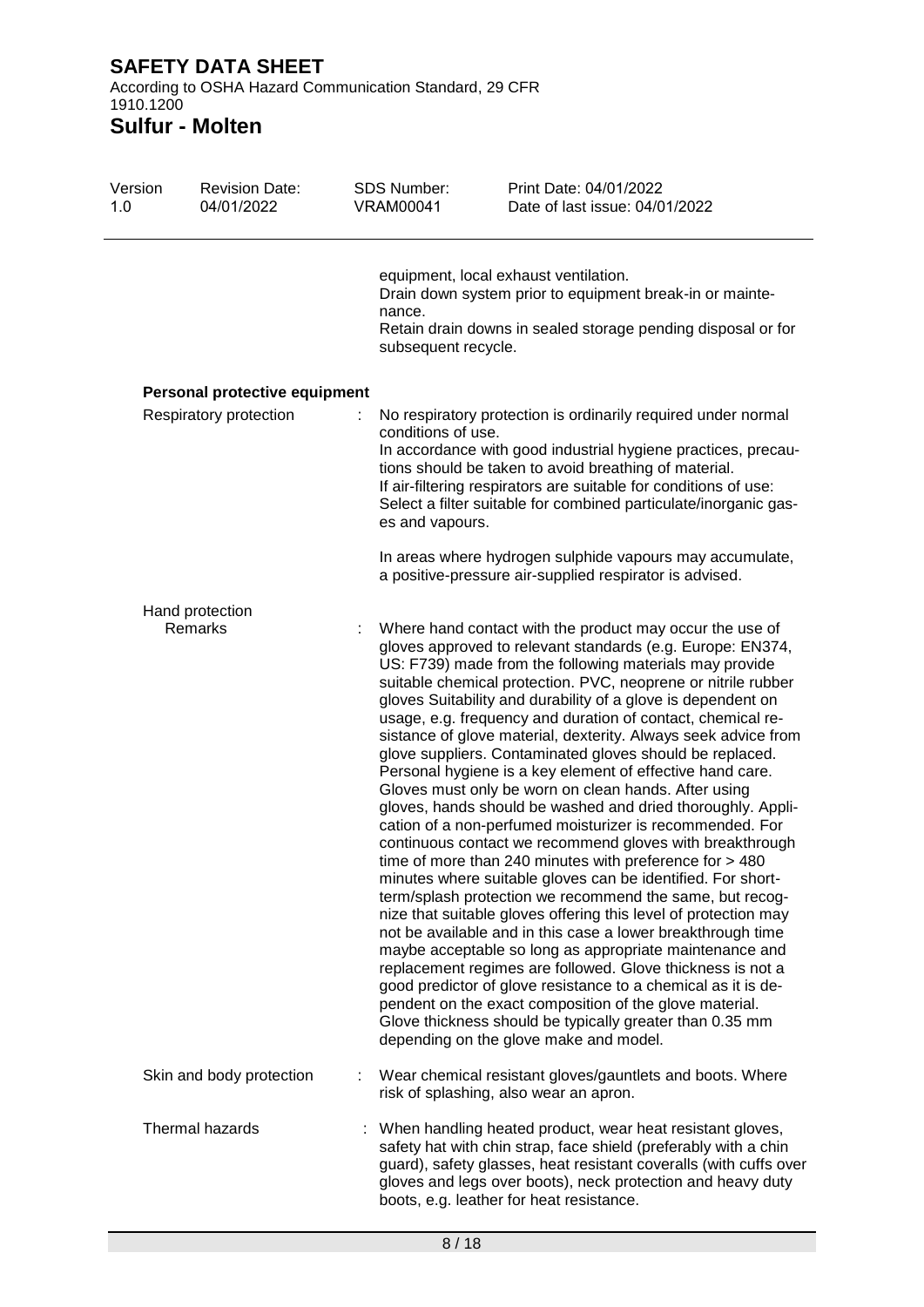According to OSHA Hazard Communication Standard, 29 CFR 1910.1200

# **Sulfur - Molten**

| Version<br>1.0 | <b>Revision Date:</b><br>04/01/2022    | SDS Number:<br>VRAM00041                        | Print Date: 04/01/2022<br>Date of last issue: 04/01/2022                                                                                                                                                                                                                                                                   |
|----------------|----------------------------------------|-------------------------------------------------|----------------------------------------------------------------------------------------------------------------------------------------------------------------------------------------------------------------------------------------------------------------------------------------------------------------------------|
|                |                                        | sense of smell for warning.                     | Hydrogen sulphide (H2S) and other toxic sulphur oxides may<br>be given off when this material is heated. Do not depend on                                                                                                                                                                                                  |
|                | Hygiene measures                       |                                                 | $\therefore$ Please refer to the most recent version of NFPA 655.                                                                                                                                                                                                                                                          |
|                | <b>Environmental exposure controls</b> |                                                 |                                                                                                                                                                                                                                                                                                                            |
|                | General advice                         | vapour.<br>ronmental legislation.<br>section 6. | : Local guidelines on emission limits for volatile substances<br>must be observed for the discharge of exhaust air containing<br>Minimise release to the environment. An environmental as-<br>sessment must be made to ensure compliance with local envi-<br>Information on accidental release measures are to be found in |

## **SECTION 9. PHYSICAL AND CHEMICAL PROPERTIES**

| Appearance                                          |                       | Solid at room temperature., Liquid at high temperatures.                |
|-----------------------------------------------------|-----------------------|-------------------------------------------------------------------------|
| Colour                                              | t                     | yellow                                                                  |
| Odour                                               |                       | Odour varies; may range from strong hydrocarbon to rotten<br>egg odour. |
| <b>Odour Threshold</b>                              |                       | Data not available                                                      |
| pH                                                  |                       | Data not available                                                      |
| Melting / freezing point                            | $\mathbb{R}^n$        | ca. 115 °C / 239 °F                                                     |
| Initial boiling point and boiling :<br>range        |                       | ca. 445 °C / 833 °F                                                     |
| Flash point                                         | ÷.                    | ca. 220 °C / 428 °F                                                     |
| Evaporation rate                                    |                       | Data not available                                                      |
| Flammability (solid, gas)                           | ÷                     | Data not available                                                      |
| Upper explosion limit / upper<br>flammability limit | $\mathcal{L}$         | no data available                                                       |
| Lower explosion limit / Lower<br>flammability limit | ÷                     | Data not available                                                      |
| Vapour pressure                                     | $\mathbb{Z}^{\times}$ | < 0.5 Pa (20 °C / 68 °F)                                                |
| Relative vapour density                             |                       | >1                                                                      |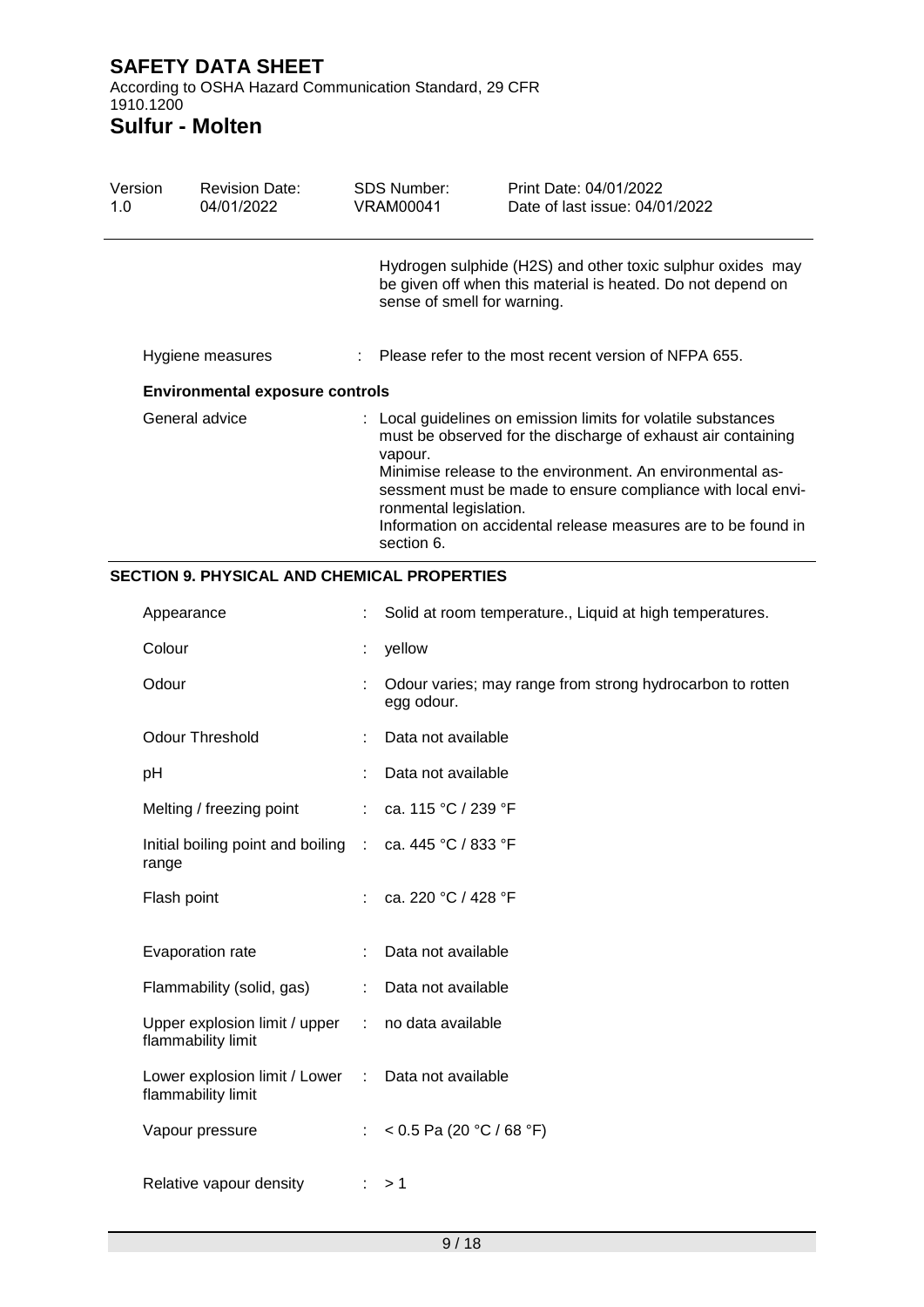According to OSHA Hazard Communication Standard, 29 CFR 1910.1200 **Sulfur - Molten**

## Version 1.0 Revision Date: 04/01/2022 SDS Number: VRAM00041 Print Date: 04/01/2022 Date of last issue: 04/01/2022 Relative density : 1.79 (137.8 °C / 280.0 °F) Density : ca. 2.0 g/cm3 Solubility(ies) Water solubility **:** negligible Solubility in other solvents : Data not available Partition coefficient: noctanol/water : Data not available Auto-ignition temperature : ca. 230 °C / 446 °F Decomposition temperature : Data not available Viscosity Viscosity, dynamic : Data not available

Explosive properties : Not applicable Oxidizing properties : Not applicable Surface tension : Data not available Conductivity : Data not available Low conductivity: < 100 pS/m, The conductivity of this material makes it a static accumulator., A liquid is typically considered nonconductive if its conductivity is below 100 pS/m and is considered semi-conductive if its conductivity is below 10,000 pS/m., Whether a liquid is nonconductive or semiconductive, the precautions are the same., A number of factors, for example liquid temperature, presence of contaminants, and antistatic additives can greatly influence the conductivity of a liquid

| Molecular weight | Data not available |
|------------------|--------------------|
|                  |                    |

Viscosity, kinematic : Data not available

## **SECTION 10. STABILITY AND REACTIVITY**

| Reactivity                                                   |    | : The product does not pose any further reactivity hazards in<br>addition to those listed in the following sub-paragraph. |
|--------------------------------------------------------------|----|---------------------------------------------------------------------------------------------------------------------------|
| Chemical stability                                           | ÷  | No hazardous reaction is expected when handled and stored<br>according to provisions                                      |
| Possibility of hazardous reac- : Data not available<br>tions |    |                                                                                                                           |
| Conditions to avoid                                          | ÷. | Extremes of temperature and direct sunlight.                                                                              |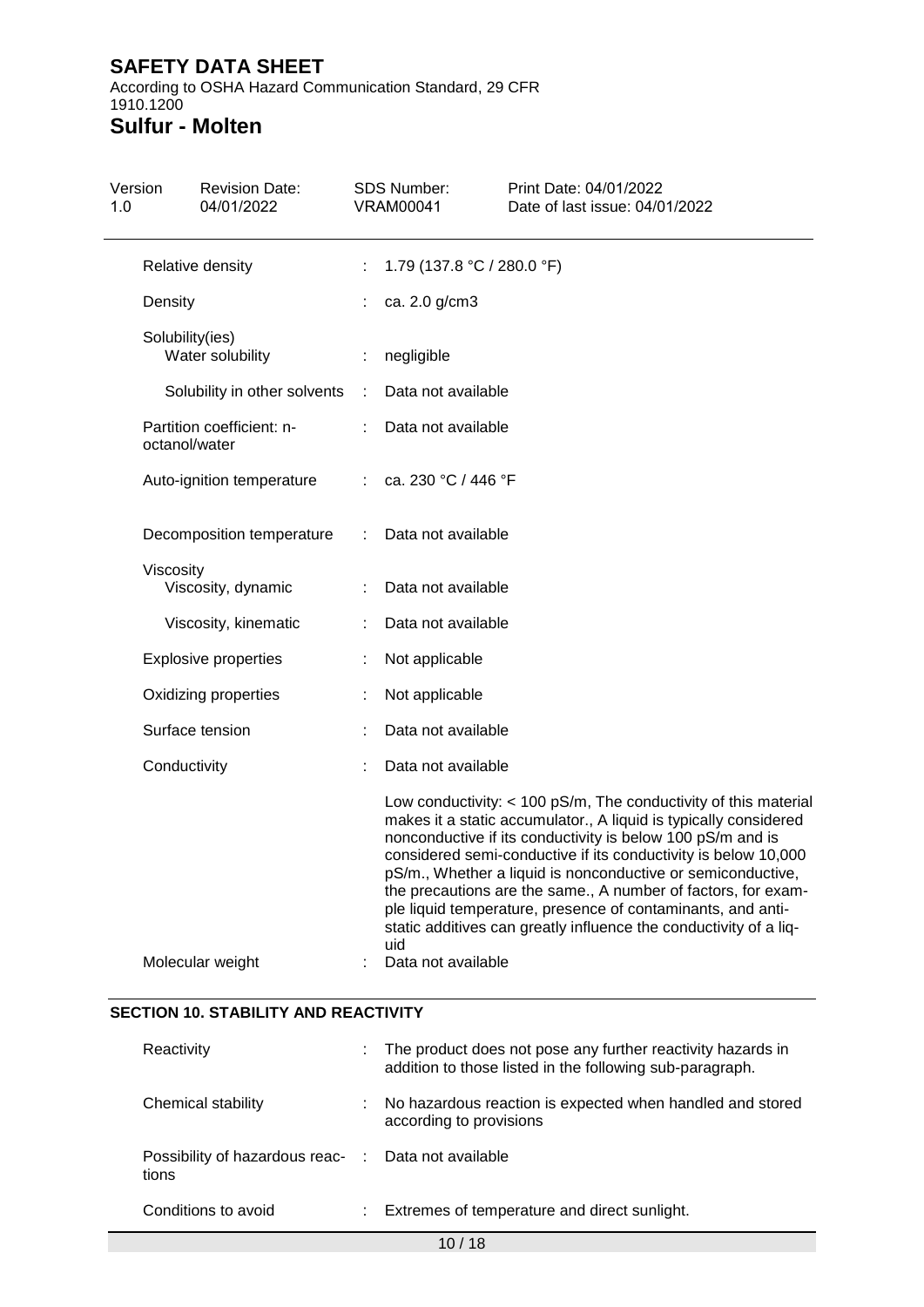According to OSHA Hazard Communication Standard, 29 CFR 1910.1200 **Sulfur - Molten**

## Version 1.0 Revision Date: 04/01/2022 SDS Number: VRAM00041 Print Date: 04/01/2022 Date of last issue: 04/01/2022 In certain circumstances product can ignite due to static electricity. Incompatible materials : Strong oxidising agents. Hazardous decomposition products : Hydrogen sulphide. **SECTION 11. TOXICOLOGICAL INFORMATION** Basis for assessment : Information given is based on product testing, and/or similar products, and/or components. **Information on likely routes of exposure** Exposure may occur via inhalation, ingestion, skin absorption, skin or eye contact, and accidental ingestion. **Acute toxicity Product:** Acute oral toxicity : LD50 (Rat): > 5,000 mg/kg Remarks: Low toxicity: Based on available data, the classification criteria are not met. Acute inhalation toxicity : Remarks: Low toxicity if inhaled. Based on available data, the classification criteria are not met. Acute dermal toxicity : LD50 (Rat): > 5,000 mg/kg Remarks: Low toxicity: Based on available data, the classification criteria are not met.

### **Skin corrosion/irritation**

#### **Product:**

Remarks: Causes skin irritation., Contact with hot material can cause thermal burns which may result in permanent skin damage.

#### **Serious eye damage/eye irritation**

#### **Product:**

Remarks: Hot product may cause severe eye burns and/or blindness., Not irritating to eye.

#### **Respiratory or skin sensitisation**

#### **Product:**

Test Type: Respiratory sensitisation Remarks: Not a sensitiser. Based on available data, the classification criteria are not met.

Test Type: Skin sensitisation Remarks: Not a skin sensitiser.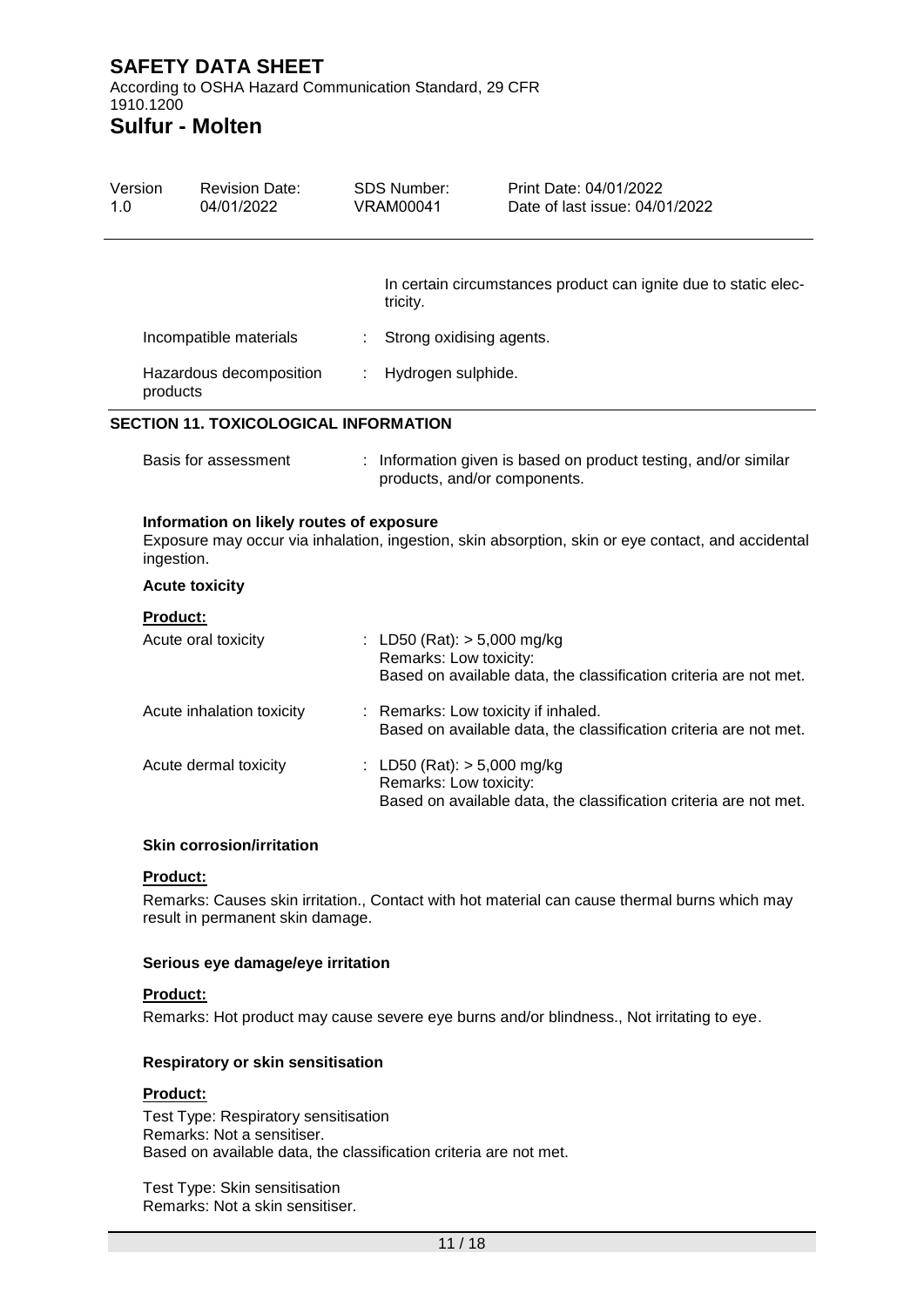| Version<br>1.0 |                 | <b>Revision Date:</b><br>04/01/2022                               | <b>SDS Number:</b><br><b>VRAM00041</b> | Print Date: 04/01/2022<br>Date of last issue: 04/01/2022                                                                           |
|----------------|-----------------|-------------------------------------------------------------------|----------------------------------------|------------------------------------------------------------------------------------------------------------------------------------|
|                |                 | Based on available data, the classification criteria are not met. |                                        |                                                                                                                                    |
|                |                 | <b>Germ cell mutagenicity</b>                                     |                                        |                                                                                                                                    |
|                | Product:        |                                                                   |                                        |                                                                                                                                    |
|                |                 |                                                                   | fication criteria are not met.         | : Remarks: Non mutagenic, Based on available data, the classi-                                                                     |
|                |                 | Carcinogenicity                                                   |                                        |                                                                                                                                    |
|                | Product:        |                                                                   |                                        | Remarks: Not a carcinogen., Based on available data, the classification criteria are not met.                                      |
|                | <b>IARC</b>     |                                                                   | human carcinogen by IARC.              | No component of this product present at levels greater than or<br>equal to 0.1% is identified as probable, possible or confirmed   |
|                | <b>OSHA</b>     |                                                                   |                                        | No component of this product present at levels greater than or<br>equal to 0.1% is on OSHA's list of regulated carcinogens.        |
|                | <b>NTP</b>      |                                                                   | by NTP.                                | No component of this product present at levels greater than or<br>equal to 0.1% is identified as a known or anticipated carcinogen |
|                |                 | <b>Reproductive toxicity</b>                                      |                                        |                                                                                                                                    |
|                | <b>Product:</b> |                                                                   |                                        |                                                                                                                                    |
|                |                 |                                                                   | fertility.                             | Remarks: Not a developmental toxicant., Based on available<br>data, the classification criteria are not met., Does not impair      |

### **STOT - single exposure**

### **Product:**

Remarks: Inhalation of vapours or mists cause irritation to the respiratory system. (Hydrogen Sulfide)

## **STOT - repeated exposure**

## **Product:**

Remarks: Based on available data, the classification criteria are not met.

### **Aspiration toxicity**

#### **Product:**

Not an aspiration hazard.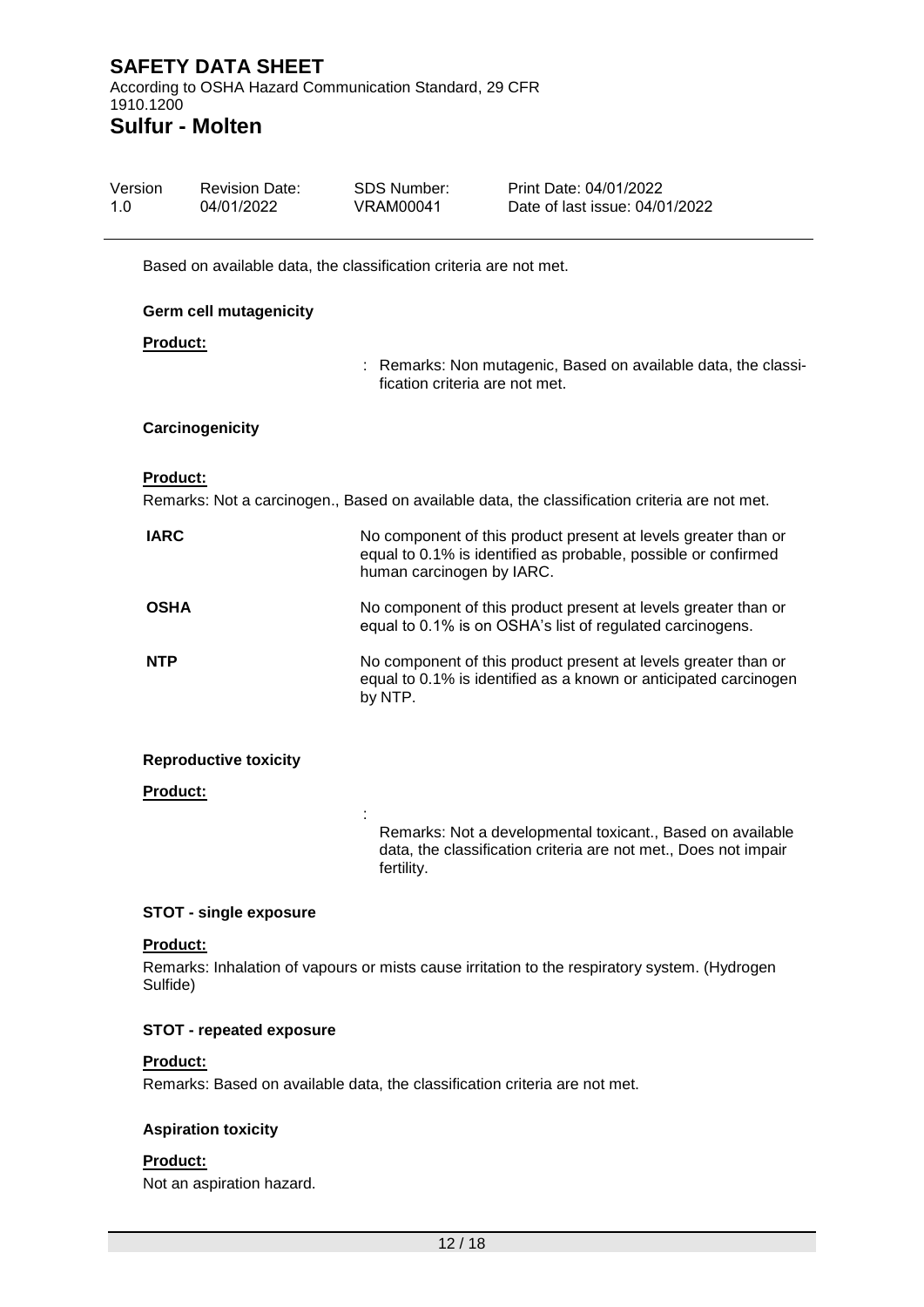| Version | <b>Revision Date:</b> | SDS Number: | Print Date: 04/01/2022         |
|---------|-----------------------|-------------|--------------------------------|
| 1.0     | 04/01/2022            | VRAM00041   | Date of last issue: 04/01/2022 |

#### **Further information**

## **Product:**

Remarks: H2S has a broad range of effects dependent on the airborne concentration and length of exposure: 0.02 ppm odour threshold, smell of rotten eggs; 10 ppm eye and respiratory tract irritation; 100 ppm coughing, headache, dizziness, nausea, eye irritation, loss of sense of smell in minutes; 200 ppm potential for pulmonary oedema after >20-30 minutes; 500 ppm loss of consciousness after short exposures, potential for respiratory arrest; >1000ppm immediate loss of consciousness, may lead rapidly to death, prompt cardiopulmonary resuscitation may be required. Do not depend on sense of smell for warning. H2S causes rapid olfactory fatigue (deadens sense of smell). There is no evidence that H2S will accumulate in the body tissue after repeated exposure.

Remarks: Classifications by other authorities under varying regulatory frameworks may exist.

### **SECTION 12. ECOLOGICAL INFORMATION**

| Basis for assessment                                                             |    | Information given is based on product testing, and/or similar<br>products, and/or components. |
|----------------------------------------------------------------------------------|----|-----------------------------------------------------------------------------------------------|
| <b>Ecotoxicity</b>                                                               |    |                                                                                               |
| <b>Product:</b><br>Toxicity to fish (Acute toxici-<br>ty)                        |    | Remarks: No toxicity at the limit of solubility                                               |
| Toxicity to daphnia and other<br>aquatic invertebrates (Acute<br>toxicity)       |    | Remarks: No toxicity at the limit of solubility                                               |
| Toxicity to algae (Acute tox-<br>icity)                                          |    | Remarks: No toxicity at the limit of solubility                                               |
| Toxicity to fish (Chronic tox-<br>icity)                                         | t. | Remarks: No toxicity at the limit of solubility                                               |
| Toxicity to daphnia and other :<br>aquatic invertebrates (Chron-<br>ic toxicity) |    | Remarks: No toxicity at the limit of solubility                                               |
| Toxicity to microorganisms<br>(Acute toxicity)                                   | ÷  | Remarks: No toxicity at the limit of solubility                                               |
| <b>Persistence and degradability</b>                                             |    |                                                                                               |
| Product:                                                                         |    |                                                                                               |
| Biodegradability                                                                 |    | Remarks: Not applicable                                                                       |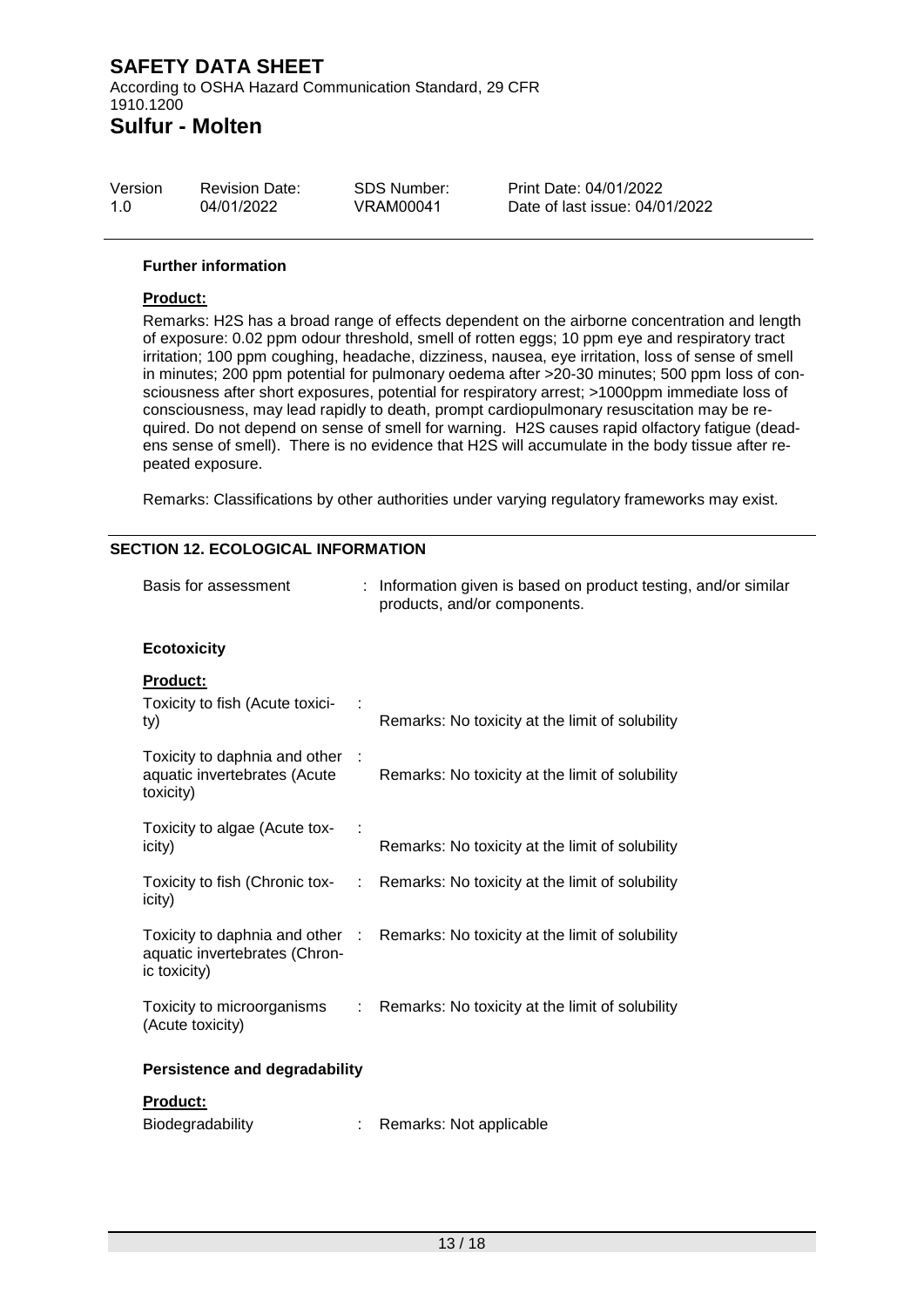According to OSHA Hazard Communication Standard, 29 CFR 1910.1200

# **Sulfur - Molten**

| Version<br>1.0 |                 | <b>Revision Date:</b><br>04/01/2022        | <b>SDS Number:</b><br><b>VRAM00041</b>                           |                                            | Print Date: 04/01/2022<br>Date of last issue: 04/01/2022                                                                                                                                                                                                                                                          |
|----------------|-----------------|--------------------------------------------|------------------------------------------------------------------|--------------------------------------------|-------------------------------------------------------------------------------------------------------------------------------------------------------------------------------------------------------------------------------------------------------------------------------------------------------------------|
|                |                 | <b>Bioaccumulative potential</b>           |                                                                  |                                            |                                                                                                                                                                                                                                                                                                                   |
|                | Product:        |                                            |                                                                  |                                            |                                                                                                                                                                                                                                                                                                                   |
|                |                 | Bioaccumulation                            |                                                                  | icantly.                                   | Remarks: Does not have the potential to bioaccumulate signif-                                                                                                                                                                                                                                                     |
|                |                 | <b>Mobility in soil</b>                    |                                                                  |                                            |                                                                                                                                                                                                                                                                                                                   |
|                | <b>Product:</b> |                                            |                                                                  |                                            |                                                                                                                                                                                                                                                                                                                   |
|                | Mobility        |                                            | Remarks: Adsorbs to soil and has low mobility<br>Sinks in water. |                                            |                                                                                                                                                                                                                                                                                                                   |
|                |                 | Other adverse effects                      |                                                                  |                                            |                                                                                                                                                                                                                                                                                                                   |
|                |                 | no data available                          |                                                                  |                                            |                                                                                                                                                                                                                                                                                                                   |
|                |                 | <b>SECTION 13. DISPOSAL CONSIDERATIONS</b> |                                                                  |                                            |                                                                                                                                                                                                                                                                                                                   |
|                |                 | <b>Disposal methods</b>                    |                                                                  |                                            |                                                                                                                                                                                                                                                                                                                   |
|                |                 | Waste from residues                        |                                                                  | Recover or recycle if possible.<br>courses | It is the responsibility of the waste generator to determine the<br>toxicity and physical properties of the material generated to<br>determine the proper waste classification and disposal meth-<br>ods in compliance with applicable regulations.<br>Do not dispose into the environment, in drains or in water |
|                |                 | Contaminated packaging                     |                                                                  | container.                                 | Dispose in accordance with prevailing regulations, preferably<br>to a recognized collector or contractor. The competence of<br>the collector or contractor should be established beforehand.<br>Do not pollute the soil, water or environment with the waste                                                      |

## **SECTION 14. TRANSPORT INFORMATION**

## **National Regulations**

| UN/ID/NA number                  | US Department of Transportation Classification (49 CFR Parts 171-180)<br>: UN 2448 |
|----------------------------------|------------------------------------------------------------------------------------|
| Proper shipping name             | : Sulfur, molten                                                                   |
| Class                            | : 9                                                                                |
| Packing group                    | : III                                                                              |
| Labels                           | 9                                                                                  |
| ERG Code                         | : 133                                                                              |
| Marine pollutant                 | : no                                                                               |
| <b>International Regulations</b> |                                                                                    |
| <b>IMDG-Code</b>                 |                                                                                    |
| UN number                        | : UN 2448                                                                          |
| Proper shipping name             | : SULPHUR, MOLTEN                                                                  |
|                                  |                                                                                    |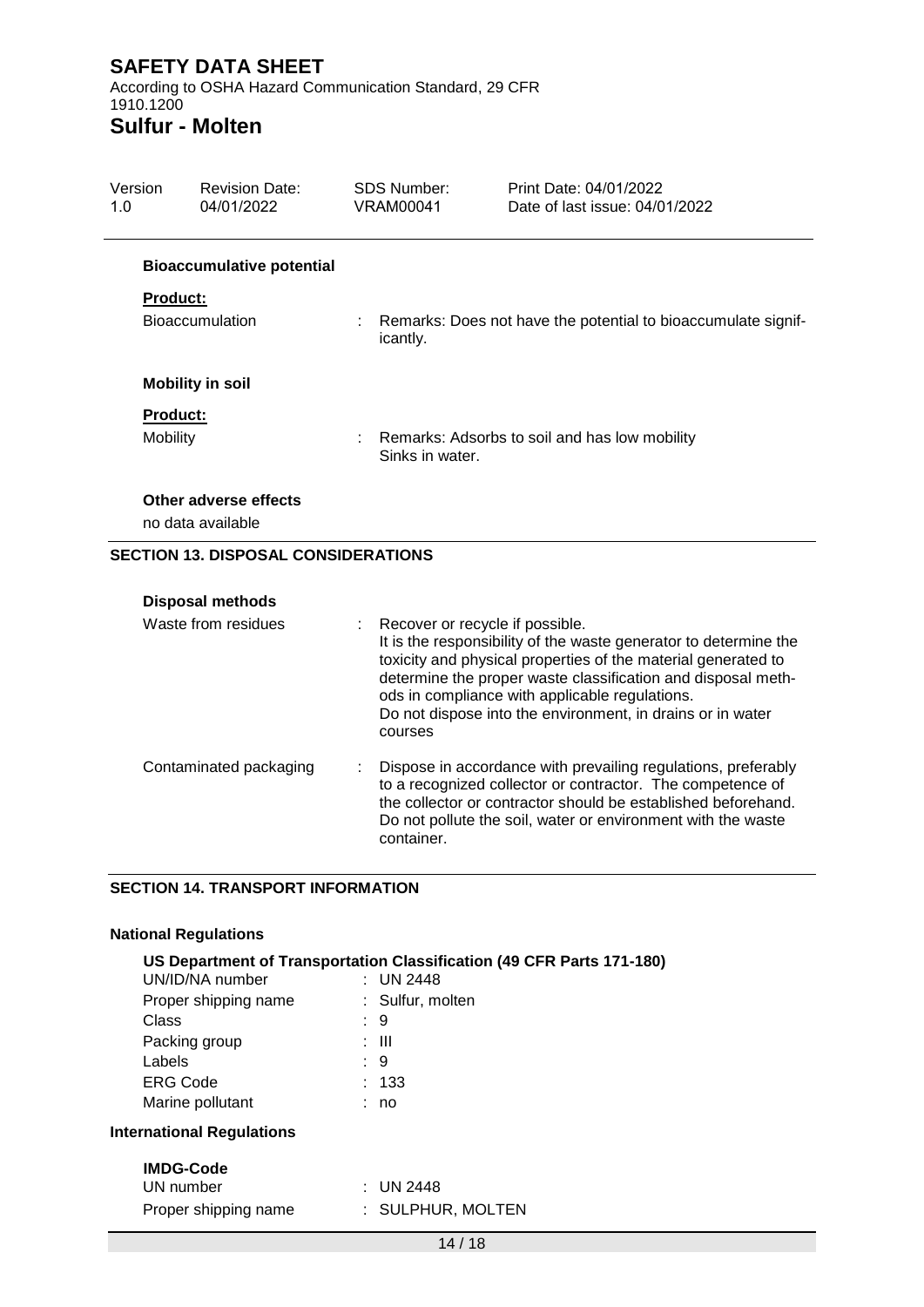According to OSHA Hazard Communication Standard, 29 CFR 1910.1200

# **Sulfur - Molten**

| Version<br>1.0  | <b>Revision Date:</b><br>04/01/2022                       | <b>SDS Number:</b><br>VRAM00041                                              | Print Date: 04/01/2022<br>Date of last issue: 04/01/2022                                                                       |
|-----------------|-----------------------------------------------------------|------------------------------------------------------------------------------|--------------------------------------------------------------------------------------------------------------------------------|
| Class<br>Labels | Packing group<br>Marine pollutant                         | $\therefore$ 4.1<br>: III<br>$\therefore$ 4.1<br>: no                        |                                                                                                                                |
|                 |                                                           |                                                                              | Transport in bulk according to Annex II of MARPOL 73/78 and the IBC Code                                                       |
| Ship type       | Pollution category<br>Product name<br>Special precautions | : Not applicable<br>: Not applicable<br>: Not applicable<br>: Not applicable |                                                                                                                                |
|                 | Special precautions for user                              |                                                                              |                                                                                                                                |
| <b>Remarks</b>  |                                                           |                                                                              | : Special Precautions: Refer to Chapter 7, Handling & Storage,<br>for special precautions which a user needs to be aware of or |

needs to comply with in connection with transport.

reporting levels established by SARA Title III, Section 313.

### **SECTION 15. REGULATORY INFORMATION**

### **EPCRA - Emergency Planning and Community Right-to-Know Act**

\*: This material does not contain any components with a CERCLA RQ.

#### **SARA 304 Extremely Hazardous Substances Reportable Quantity**

This material does not contain any components with a section 304 EHS RQ.

#### **SARA 302 Extremely Hazardous Substances Threshold Planning Quantity**

This material does not contain any components with a section 302 EHS TPQ.

| SARA 311/312 Hazards | $\therefore$ Skin corrosion or irritation                                                                               |
|----------------------|-------------------------------------------------------------------------------------------------------------------------|
| <b>SARA 313</b>      | This material does not contain any chemical components with<br>known CAS numbers that exceed the threshold (De Minimis) |

#### **Clean Water Act**

This product does not contain any Hazardous Chemicals listed under the U.S. CleanWater Act, Section 311, Table 117.3.

#### **US State Regulations**

## **Pennsylvania Right To Know** Sulphur 7704-34-9

#### **California Prop. 65**

This product does not contain any chemicals known to State of California to cause cancer, birth defects, or any other reproductive harm.

### **California List of Hazardous Substances**

Sulphur 7704-34-9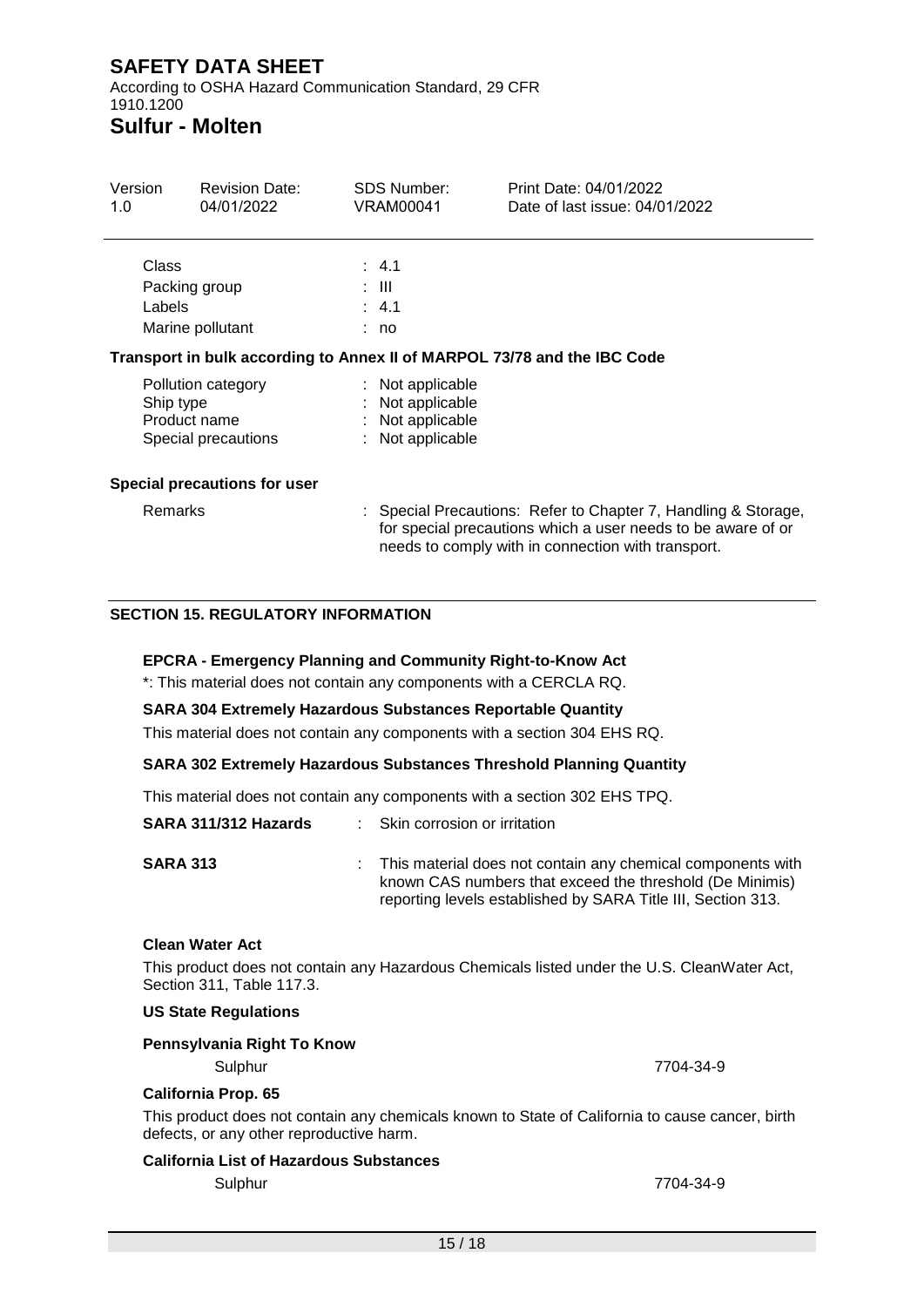## **SAFETY DATA SHEET** According to OSHA Hazard Communication Standard, 29 CFR 1910.1200

## **Sulfur - Molten**

| Version | <b>Revision Date:</b> | SDS Number: | Print Date: 04/01/2022         |
|---------|-----------------------|-------------|--------------------------------|
| 1.O     | 04/01/2022            | VRAM00041   | Date of last issue: 04/01/2022 |

### **Other regulations:**

The regulatory information is not intended to be comprehensive. Other regulations may apply to this material.

### **The components of this product are reported in the following inventories:**

| EINECS/ELINCS/EC | : All components listed.                 |
|------------------|------------------------------------------|
| <b>DSL</b>       | : All components listed.                 |
| <b>TSCA</b>      | : All components listed.                 |
| <b>AIIC</b>      | : All components listed.                 |
| <b>PICCS</b>     | All components listed or polymer exempt. |

### **SECTION 16. OTHER INFORMATION**

### **Further information**

NFPA Rating (Health, Fire, Reac-1, 1, 0 tivity)

## **Full text of other abbreviations**

| Abbreviations and Acronyms | : The standard abbreviations and acronyms used in this docu-<br>ment can be looked up in reference literature (e.g. scientific<br>dictionaries) and/or websites.                                                                                                                                                                                                                                                                                                                                                                                                                                                                                                                                                                                                                                                                                                                                                                                                                          |
|----------------------------|-------------------------------------------------------------------------------------------------------------------------------------------------------------------------------------------------------------------------------------------------------------------------------------------------------------------------------------------------------------------------------------------------------------------------------------------------------------------------------------------------------------------------------------------------------------------------------------------------------------------------------------------------------------------------------------------------------------------------------------------------------------------------------------------------------------------------------------------------------------------------------------------------------------------------------------------------------------------------------------------|
|                            | ACGIH = American Conference of Governmental Industrial<br><b>Hygienists</b><br>$ADR = European Agreement concerning the International$<br>Carriage of Dangerous Goods by Road<br>AICS = Australian Inventory of Chemical Substances<br>ASTM = American Society for Testing and Materials<br>BEL = Biological exposure limits<br>BTEX = Benzene, Toluene, Ethylbenzene, Xylenes<br>CAS = Chemical Abstracts Service<br>CEFIC = European Chemical Industry Council<br>CLP = Classification Packaging and Labelling<br>$COC = Cleveland Open-Cup$<br>DIN = Deutsches Institut fur Normung<br>DMEL = Derived Minimal Effect Level<br>$DNEL = Derived No Effect Level$<br>DSL = Canada Domestic Substance List<br>$EC = European Commission$<br>EC50 = Effective Concentration fifty<br>ECETOC = European Center on Ecotoxicology and Toxicolo-<br>gy Of Chemicals<br>ECHA = European Chemicals Agency<br>EINECS = The European Inventory of Existing Commercial<br><b>Chemical Substances</b> |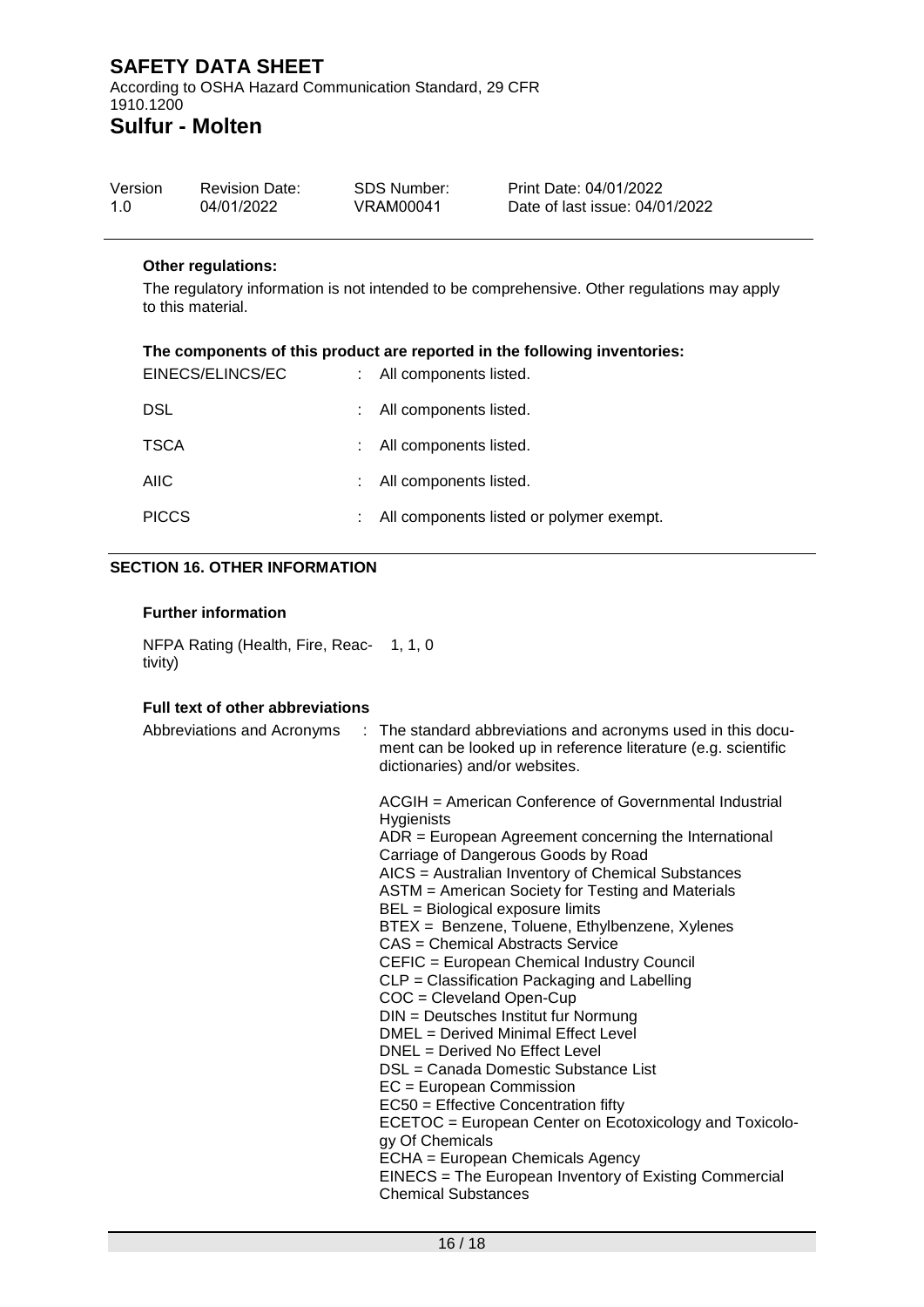According to OSHA Hazard Communication Standard, 29 CFR 1910.1200

**Sulfur - Molten**

| Version<br><b>Revision Date:</b><br>04/01/2022<br>1.0 | <b>VRAM00041</b>                                                                                                                                                                                                                                                                                                                                                                                                                                                                                                                                                                                                                                                                                                                                                                                                                                                                                                                                                                                                                                                                                                                                                                                                                                                                                                                                                                                                                                                                                                                                                                                                                                                                                 | Print Date: 04/01/2022<br>Date of last issue: 04/01/2022 |
|-------------------------------------------------------|--------------------------------------------------------------------------------------------------------------------------------------------------------------------------------------------------------------------------------------------------------------------------------------------------------------------------------------------------------------------------------------------------------------------------------------------------------------------------------------------------------------------------------------------------------------------------------------------------------------------------------------------------------------------------------------------------------------------------------------------------------------------------------------------------------------------------------------------------------------------------------------------------------------------------------------------------------------------------------------------------------------------------------------------------------------------------------------------------------------------------------------------------------------------------------------------------------------------------------------------------------------------------------------------------------------------------------------------------------------------------------------------------------------------------------------------------------------------------------------------------------------------------------------------------------------------------------------------------------------------------------------------------------------------------------------------------|----------------------------------------------------------|
|                                                       | $EL50 = E$ fective Loading fifty<br><b>ENCS</b> = Japanese Existing and New Chemical Substances<br>Inventory<br>EWC = European Waste Code<br>GHS = Globally Harmonised System of Classification and<br>Labelling of Chemicals<br>IARC = International Agency for Research on Cancer<br>IATA = International Air Transport Association<br>IC50 = Inhibitory Concentration fifty<br>IL50 = Inhibitory Level fifty<br><b>IMDG</b> = International Maritime Dangerous Goods<br>INV = Chinese Chemicals Inventory<br>IP346 = Institute of Petroleum test method $N^{\circ}$ 346 for the<br>determination of polycyclic aromatics DMSO-extractables<br>KECI = Korea Existing Chemicals Inventory<br>$LC50$ = Lethal Concentration fifty<br>$LD50 = Lethal Does fifty per cent.$<br>LL/EL/IL = Lethal Loading/Effective Loading/Inhibitory loading<br>$LL50 = Lethal$ Loading fifty<br>MARPOL = International Convention for the Prevention of<br><b>Pollution From Ships</b><br>NOEC/NOEL = No Observed Effect Concentration / No Ob-<br>served Effect Level<br>OE_HPV = Occupational Exposure - High Production Volume<br>PBT = Persistent, Bioaccumulative and Toxic<br>PICCS = Philippine Inventory of Chemicals and Chemical<br>Substances<br><b>PNEC</b> = Predicted No Effect Concentration<br><b>REACH</b> = Registration Evaluation And Authorisation Of<br>Chemicals<br>RID = Regulations Relating to International Carriage of Dan-<br>gerous Goods by Rail<br>SKIN_DES = Skin Designation<br>STEL = Short term exposure limit<br>TRA = Targeted Risk Assessment<br>TSCA = US Toxic Substances Control Act<br>TWA = Time-Weighted Average<br>vPvB = very Persistent and very Bioaccumulative |                                                          |

Under normal conditions of use or in a foreseeable emergency, this product does not meet the definition of a hazardous chemical when evaluated according to the OSHA Hazard Communication Standard, 29 CFR 1910.1200.

A vertical bar (|) in the left margin indicates an amendment from the previous version. Due to a change in detail in Section 15, this document has been released as a significant change.

Sources of key data used to : compile the Safety Data Sheet

The quoted data are from, but not limited to, one or more sources of information (e.g. toxicological data from Vertex HSSE, material suppliers' data, CONCAWE, EU IUCLID date base, EC 1272 regulation, etc).